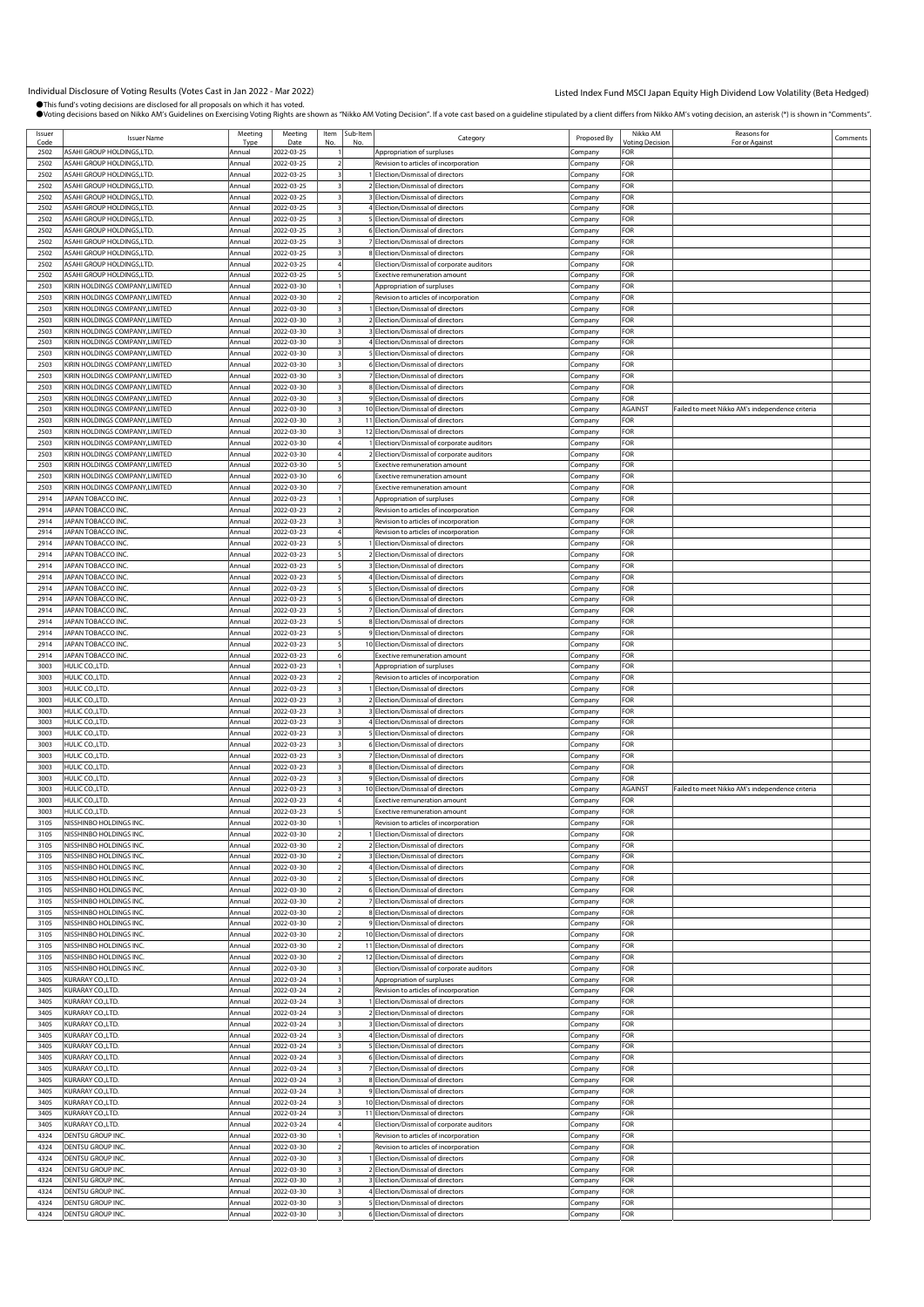Individual Disclosure of Voting Results (Votes Cast in Jan 2022 - Mar 2022)<br>●This fund's voting decisions are disclosed for all proposals on which thas voted.<br>●Voting decisions based on Nikko AM's Guidelines on Exercising

| Issuer       |                                                                  | Meeting          | Meeting                  | Item | Sub-Item |                                                                  |                    | Nikko AM               | Reasons for    |          |
|--------------|------------------------------------------------------------------|------------------|--------------------------|------|----------|------------------------------------------------------------------|--------------------|------------------------|----------------|----------|
| Code         | <b>Issuer Name</b>                                               | Type             | Date                     | No   | No       | Category                                                         | Proposed By        | <b>Voting Decision</b> | For or Against | Comments |
| 4324         | DENTSU GROUP INC.                                                | Annual           | 2022-03-30               |      |          | 7 Election/Dismissal of directors                                | Company            | FOR                    |                |          |
| 4324         | DENTSU GROUP INC.                                                | Annual           | 2022-03-30               |      |          | 1 Election/Dismissal of directors                                | Company            | FOR                    |                |          |
| 4324         | DENTSU GROUP INC.                                                | Annual           | 2022-03-30               |      |          | 2 Election/Dismissal of directors                                | Company            | FOR                    |                |          |
| 4324         | DENTSU GROUP INC.                                                | Annual           | 2022-03-30               |      |          | 3 Election/Dismissal of directors                                | Company            | FOR                    |                |          |
| 4324         | DENTSU GROUP INC.                                                | Annual           | 2022-03-30               |      |          | 4 Election/Dismissal of directors                                | Company            | FOR                    |                |          |
| 4324         | DENTSU GROUP INC.                                                | Annual           | 2022-03-30               |      |          | 5 Election/Dismissal of directors                                | Company            | FOR                    |                |          |
| 4324         | DENTSU GROUP INC.                                                | Annual           | 2022-03-30               |      |          | 6 Election/Dismissal of directors                                | Company            | FOR                    |                |          |
| 4452         | KAO CORPORATION                                                  | Annual           | 2022-03-25               |      |          | Appropriation of surpluses                                       | Company            | FOR                    |                |          |
| 4452         | KAO CORPORATION                                                  | Annual           | 2022-03-25               |      |          | Revision to articles of incorporation                            | Company            | FOR                    |                |          |
| 4452         | KAO CORPORATION                                                  | Annual           | 2022-03-25               |      |          | 1 Election/Dismissal of directors                                | Company            | FOR                    |                |          |
| 4452         | KAO CORPORATION                                                  | Annual           | 2022-03-25               |      |          | 2 Election/Dismissal of directors                                | Company            | FOR                    |                |          |
| 4452         | KAO CORPORATION                                                  | Annual           | 2022-03-25               |      |          | 3 Election/Dismissal of directors                                | Company            | FOR                    |                |          |
| 4452         | KAO CORPORATION                                                  | Annual           | 2022-03-25               |      |          | 4 Election/Dismissal of directors                                | Company            | FOR                    |                |          |
| 4452         | <b>KAO CORPORATION</b>                                           | Annual           | 2022-03-25               |      |          | 5 Election/Dismissal of directors                                | Company            | FOR                    |                |          |
| 4452         | KAO CORPORATION                                                  | Annual           | 2022-03-25               |      |          | 6 Election/Dismissal of directors                                | Company            | FOR                    |                |          |
| 4452         | KAO CORPORATION                                                  | Annual           | 2022-03-25               |      |          | 7 Election/Dismissal of directors                                | Company            | FOR                    |                |          |
| 4452         | <b>KAO CORPORATION</b>                                           | Annual           | 2022-03-25               |      |          | 8 Election/Dismissal of directors                                | Company            | FOR                    |                |          |
| 4452         | KAO CORPORATION                                                  | Annual           | 2022-03-25               |      |          | 9 Election/Dismissal of directors                                | Company            | FOR                    |                |          |
| 4452         | <b>KAO CORPORATION</b>                                           | Annual           | 2022-03-25               |      |          | Election/Dismissal of corporate auditors                         | Company            | <b>FOR</b>             |                |          |
| 4578         | OTSUKA HOLDINGS CO.,LTD.                                         | Annual           | 2022-03-30               |      |          | Revision to articles of incorporation                            | Company            | FOR                    |                |          |
| 4578         | OTSUKA HOLDINGS CO., LTD.                                        | Annual           | 2022-03-30               |      |          | 1 Election/Dismissal of directors                                | Company            | FOR                    |                |          |
| 4578         | OTSUKA HOLDINGS CO.,LTD.                                         | Annual           | 2022-03-30               |      |          | 2 Election/Dismissal of directors                                | Company            | FOR                    |                |          |
| 4578         | OTSUKA HOLDINGS CO., LTD.                                        | Annual           | 2022-03-30               |      |          | 3 Election/Dismissal of directors                                | Company            | FOR                    |                |          |
| 4578         | OTSUKA HOLDINGS CO., LTD.                                        | Annual           | 2022-03-30               |      |          | 4 Election/Dismissal of directors                                | Company            | <b>FOR</b>             |                |          |
| 4578         | OTSUKA HOLDINGS CO.,LTD.                                         | Annual           | 2022-03-30               |      |          | 5 Election/Dismissal of directors                                | Company            | FOR                    |                |          |
| 4578         | OTSUKA HOLDINGS CO., LTD.                                        | Annual           | 2022-03-30               |      |          | 7 Election/Dismissal of directors                                | Company            | FOR                    |                |          |
| 4578         | OTSUKA HOLDINGS CO., LTD.                                        | Annual           | 2022-03-30               |      |          | 8 Election/Dismissal of directors                                | Company            | FOR                    |                |          |
| 4578         | OTSUKA HOLDINGS CO., LTD.                                        | Annual           | 2022-03-30               |      |          | 9 Election/Dismissal of directors                                | Company            | FOR                    |                |          |
| 4578         | OTSUKA HOLDINGS CO., LTD.                                        | Annual           | 2022-03-30               |      |          | 10 Election/Dismissal of directors                               | Company            | <b>FOR</b>             |                |          |
| 4578         | OTSUKA HOLDINGS CO.,LTD.                                         | Annual           | 2022-03-30               |      |          | 11 Election/Dismissal of directors                               | Company            | FOR                    |                |          |
| 4578         | OTSUKA HOLDINGS CO., LTD.                                        | Annual           | 2022-03-30               |      |          | 12 Election/Dismissal of directors                               | Company            | FOR                    |                |          |
| 4578         | OTSUKA HOLDINGS CO., LTD.                                        | Annual           | 2022-03-30               |      |          | 13 Election/Dismissal of directors                               | Company            | FOR                    |                |          |
| 4578         | OTSUKA HOLDINGS CO., LTD.                                        | Annual           | 2022-03-30               |      |          | 14 Election/Dismissal of directors                               | Company            | FOR                    |                |          |
| 4578         | OTSUKA HOLDINGS CO., LTD.                                        | Annual           | 2022-03-30               |      |          | 1 Election/Dismissal of corporate auditors                       | Company            | <b>FOR</b>             |                |          |
| 4578         | OTSUKA HOLDINGS CO.,LTD.                                         | Annual           | 2022-03-30               |      |          | 2 Election/Dismissal of corporate auditors                       | Company            | FOR                    |                |          |
| 4578         | OTSUKA HOLDINGS CO., LTD.                                        | Annual           | 2022-03-30               |      |          | 3 Election/Dismissal of corporate auditors                       | Company            | FOR                    |                |          |
| 4578         | OTSUKA HOLDINGS CO., LTD.                                        | Annual           | 2022-03-30               |      |          | 4 Election/Dismissal of corporate auditors                       | Company            | FOR                    |                |          |
| 4704         | TREND MICRO INCORPORATED                                         | Annual           | 2022-03-29               |      |          | Appropriation of surpluses                                       | Company            | FOR                    |                |          |
| 4704         | TREND MICRO INCORPORATED                                         | Annual           | 2022-03-29               |      |          | 1 Election/Dismissal of directors                                | Company            | FOR                    |                |          |
| 4704         | <b>TREND MICRO INCORPORATED</b>                                  | Annual           | 2022-03-29               |      |          | 2 Election/Dismissal of directors                                | Company            | FOR                    |                |          |
| 4704         | TREND MICRO INCORPORATED                                         | Annual           | 2022-03-29               |      |          | 3 Election/Dismissal of directors                                | .cmpany            | FOR                    |                |          |
| 4704         | <b>FREND MICRO INCORPORATED</b>                                  | Annual           | 2022-03-29               |      |          | 4 Election/Dismissal of directors                                | Company            | FOR                    |                |          |
| 4704         | TREND MICRO INCORPORATED                                         | Annual           | 2022-03-29               |      |          | 5 Election/Dismissal of directors                                | Company            | FOR                    |                |          |
| 4704         | TREND MICRO INCORPORATED                                         | Annual           | 2022-03-29               |      |          | 6 Election/Dismissal of directors                                | Company            | FOR                    |                |          |
| 4704         | <b>FREND MICRO INCORPORATED</b>                                  | Annual           | 2022-03-29               |      |          | Revision to articles of incorporation                            | Company            | FOR                    |                |          |
| 4704         | TREND MICRO INCORPORATED                                         | Annual           | 2022-03-29               |      |          | Revision to articles of incorporation                            | .cmpany            | FOR                    |                |          |
| 4704         | TREND MICRO INCORPORATED                                         | Annual           | 2022-03-29               |      |          | <b>Exective remuneration amount</b>                              | Company            | FOR                    |                |          |
| 4768         | OTSUKA CORPORATION                                               | Annual           | 2022-03-29               |      |          | Appropriation of surpluses                                       | Company            | FOR                    |                |          |
| 4768         | OTSUKA CORPORATION                                               | Annual           | 2022-03-29               |      |          | Revision to articles of incorporation                            | Company            | FOR                    |                |          |
| 4768         | OTSUKA CORPORATION                                               | Annual           | 2022-03-29               |      |          | Retirement benefit payments                                      | Company            | FOR                    |                |          |
| 5108         | <b>BRIDGESTONE CORPORATION</b>                                   | Annual           | 2022-03-23               |      |          | Appropriation of surpluses                                       | .cmpany            | FOR                    |                |          |
| 5108         | <b>BRIDGESTONE CORPORATION</b>                                   | Annual           | 2022-03-23               |      |          | Revision to articles of incorporation                            | Company            | FOR                    |                |          |
| 5108         | <b>BRIDGESTONE CORPORATION</b>                                   | Annual           | 2022-03-23               |      |          | Election/Dismissal of directors                                  | .cmpany            | FOR                    |                |          |
| 5108         | <b>BRIDGESTONE CORPORATION</b>                                   | Annual           | 2022-03-23               |      |          | 2 Election/Dismissal of directors                                | Company            | FOR                    |                |          |
| 5108         | BRIDGESTONE CORPORATION                                          | Annual           | 2022-03-23               |      |          | 3 Election/Dismissal of directors                                | Company            | FOR                    |                |          |
| 5108         | <b>BRIDGESTONE CORPORATION</b>                                   | Annual           | 2022-03-23               |      |          | 4 Election/Dismissal of directors                                | Company            | FOR                    |                |          |
| 5108         | <b>BRIDGESTONE CORPORATION</b>                                   | Annual           | 2022-03-23               |      |          | 5 Election/Dismissal of directors                                | Company            | FOR                    |                |          |
| 5108         | <b>BRIDGESTONE CORPORATION</b>                                   | Annual           | 2022-03-23               |      |          | 6 Election/Dismissal of directors                                | .ompany            | FOR                    |                |          |
| 5108         | <b>BRIDGESTONE CORPORATION</b>                                   | Annual           | 2022-03-23               |      |          | 7 Election/Dismissal of directors                                | Company            | <b>FOR</b>             |                |          |
| 5108         | <b>BRIDGESTONE CORPORATION</b>                                   | Annual           | 2022-03-23               |      |          | 8 Election/Dismissal of directors                                | Company            | FOR                    |                |          |
| 5108         | <b>BRIDGESTONE CORPORATION</b>                                   | Annual           | 2022-03-23               |      |          | 9 Election/Dismissal of directors                                | Company            | FOR                    |                |          |
| 5108         | <b>BRIDGESTONE CORPORATION</b>                                   | Annual           | 2022-03-23               |      |          | 10 Election/Dismissal of directors                               | Company            | FOR                    |                |          |
| 5108         | <b>BRIDGESTONE CORPORATION</b><br><b>BRIDGESTONE CORPORATION</b> | Annual           | 2022-03-23               |      |          | 11 Election/Dismissal of directors                               | Company            | FOR<br>FOR             |                |          |
| 5108<br>5201 | AGC INC.                                                         | Annual<br>Annual | 2022-03-23<br>2022-03-30 |      |          | 12 Election/Dismissal of directors<br>Appropriation of surpluses | Company            | FOR                    |                |          |
| 5201         | AGC INC.                                                         | Annual           | 2022-03-30               |      |          | Revision to articles of incorporation                            | Company            | FOR                    |                |          |
| 5201         | AGC INC.                                                         | Annual           | 2022-03-30               |      |          | I Election/Dismissal of directors                                | Company<br>Company | FOR                    |                |          |
| 5201         | AGC INC.                                                         | Annual           | 2022-03-30               |      |          | 2 Election/Dismissal of directors                                | Company            | FOR                    |                |          |
| 5201         | AGC INC.                                                         | Annual           | 2022-03-30               |      |          | 3 Election/Dismissal of directors                                | Company            | FOR                    |                |          |
| 5201         | AGC INC.                                                         | Annual           | 2022-03-30               |      |          | 4 Election/Dismissal of directors                                | Company            | FOR                    |                |          |
| 5201         | AGC INC.                                                         | Annual           | 2022-03-30               |      |          | 5 Election/Dismissal of directors                                | Company            | FOR                    |                |          |
| 5201         | AGC INC.                                                         | Annual           | 2022-03-30               |      |          | 6 Election/Dismissal of directors                                | Company            | FOR                    |                |          |
| 5201         | AGC INC.                                                         | Annual           | 2022-03-30               |      |          | 7 Election/Dismissal of directors                                | Company            | FOR                    |                |          |
| 5201         | AGC INC.                                                         | Annual           | 2022-03-30               |      |          | Election/Dismissal of corporate auditors                         | Company            | FOR                    |                |          |
| 5201         | AGC INC.                                                         | Annual           | 2022-03-30               |      |          | Exective remuneration amount                                     | Company            | FOR                    |                |          |
| 5201         | AGC INC.                                                         | Annual           | 2022-03-30               |      |          | Exective remuneration amount                                     | Company            | FOR                    |                |          |
| 5214         | NIPPON ELECTRIC GLASS CO., LTD.                                  | Annual           | 2022-03-30               |      |          | Appropriation of surpluses                                       | Company            | FOR                    |                |          |
| 5214         | NIPPON ELECTRIC GLASS CO., LTD.                                  | Annual           | 2022-03-30               |      |          | Revision to articles of incorporation                            | Company            | FOR                    |                |          |
| 5214         | NIPPON ELECTRIC GLASS CO., LTD.                                  | Annual           | 2022-03-30               |      |          | 1 Election/Dismissal of directors                                | Company            | FOR                    |                |          |
| 5214         | NIPPON ELECTRIC GLASS CO., LTD.                                  | Annual           | 2022-03-30               |      |          | 2 Election/Dismissal of directors                                | Company            | FOR                    |                |          |
| 5214         | NIPPON ELECTRIC GLASS CO., LTD.                                  | Annual           | 2022-03-30               |      |          | 3 Election/Dismissal of directors                                | Company            | FOR                    |                |          |
| 5214         | NIPPON ELECTRIC GLASS CO., LTD.                                  | Annual           | 2022-03-30               |      |          | 4 Election/Dismissal of directors                                | Company            | FOR                    |                |          |
| 5214         | NIPPON ELECTRIC GLASS CO., LTD.                                  | Annual           | 2022-03-30               |      |          | 5 Election/Dismissal of directors                                | Company            | FOR                    |                |          |
| 5214         | NIPPON ELECTRIC GLASS CO., LTD.                                  | Annual           | 2022-03-30               |      |          | 6 Election/Dismissal of directors                                | Company            | FOR                    |                |          |
| 5214         | NIPPON ELECTRIC GLASS CO., LTD.                                  | Annual           | 2022-03-30               |      |          | 7 Election/Dismissal of directors                                | Company            | FOR                    |                |          |
| 5214         | NIPPON ELECTRIC GLASS CO., LTD.                                  | Annual           | 2022-03-30               |      |          | 8 Election/Dismissal of directors                                | Company            | FOR                    |                |          |
| 5214         | NIPPON ELECTRIC GLASS CO., LTD.                                  | Annual           | 2022-03-30               |      |          | 9 Election/Dismissal of directors                                | Company            | FOR                    |                |          |
| 5214         | NIPPON ELECTRIC GLASS CO., LTD.                                  | Annual           | 2022-03-30               |      |          | 10 Election/Dismissal of directors                               | Company            | FOR                    |                |          |
| 5214         | NIPPON ELECTRIC GLASS CO., LTD.                                  | Annual           | 2022-03-30               |      |          | Election/Dismissal of corporate auditors                         | Company            | FOR                    |                |          |
| 5214         | NIPPON ELECTRIC GLASS CO., LTD.                                  | Annual           | 2022-03-30               |      |          | Election/Dismissal of corporate auditors                         | Company            | FOR                    |                |          |
| 5214         | NIPPON ELECTRIC GLASS CO., LTD.                                  | Annual           | 2022-03-30               |      |          | Exective remuneration amount                                     | Company            | FOR                    |                |          |
| 5214         | NIPPON ELECTRIC GLASS CO., LTD.                                  | Annual           | 2022-03-30               |      |          | Exective remuneration amount                                     | Company            | FOR                    |                |          |
| 5301         | TOKAI CARBON CO.,LTD.                                            | Annual           | 2022-03-30               |      |          | Appropriation of surpluses                                       | Company            | FOR                    |                |          |
| 5301         | TOKAI CARBON CO.,LTD.                                            | Annual           | 2022-03-30               |      |          | Revision to articles of incorporation                            | Company            | FOR                    |                |          |
| 5301         | TOKAI CARBON CO.,LTD.                                            | Annual           | 2022-03-30               |      |          | 1 Election/Dismissal of directors                                | Company            | FOR                    |                |          |
| 5301         | TOKAI CARBON CO.,LTD.                                            | Annual           | 2022-03-30               |      |          | 2 Election/Dismissal of directors                                | Company            | FOR                    |                |          |